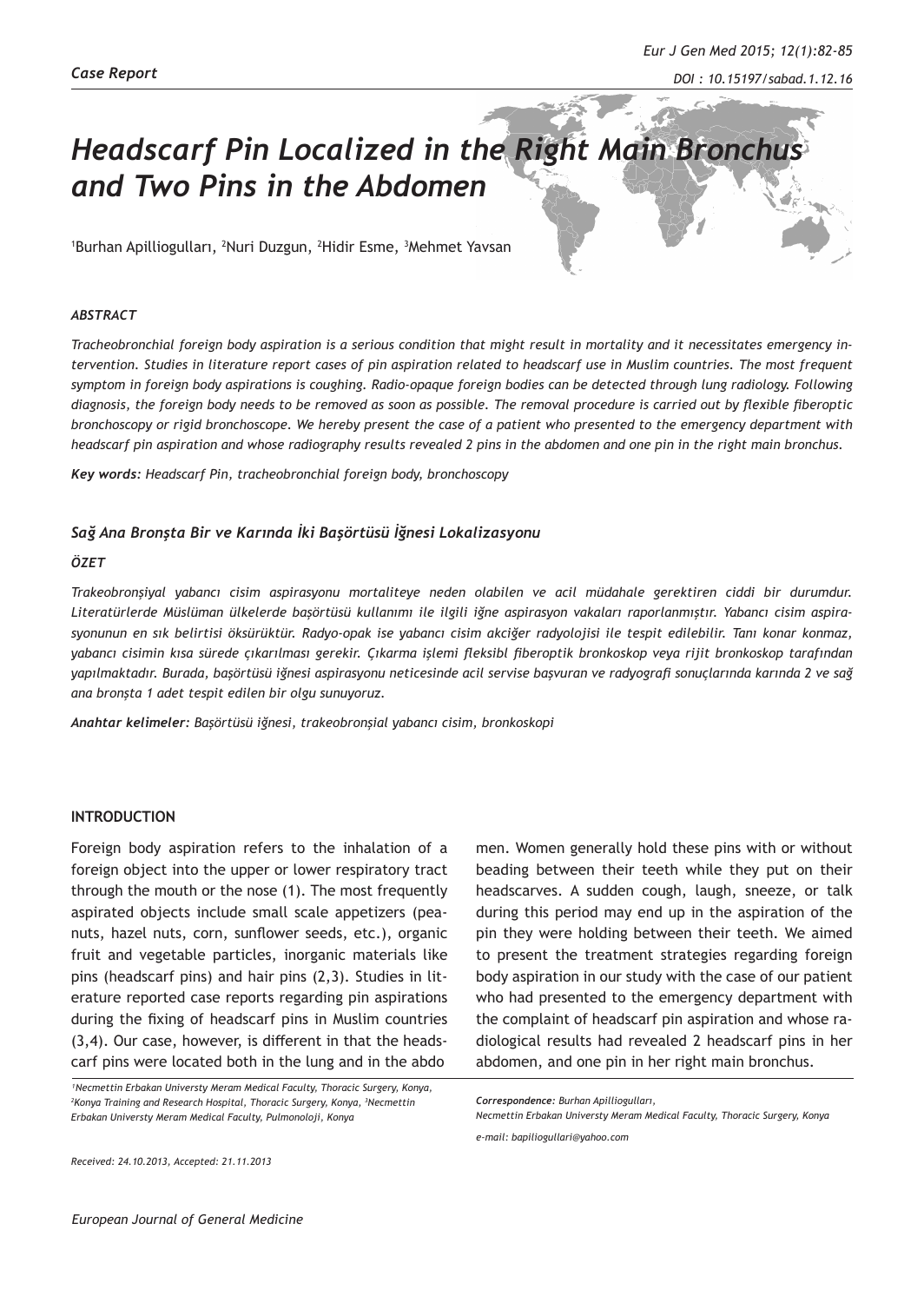

*Figure 1. A headscarf pin in the right main bronchus as revealed by the lung radiography obtained at the time of the patient's presentation to the emergency department*



*Figure 3. A headscarf pin in the right main bronchus*

# **CASE**

A 16-year-old female patient presented to our emergency department complaining that headscarf pins got into her trachea. She stated that she had sneezed while she was holding 3 pins between her lips to straighten her headscarf and that all 3 pins got into her throat at that time. The patient had started coughing following aspiration and she had immediately presented to the emergency department. The patient's initial examination performed in the ER revealed that her general condition was good; she was conscious, oriented, and cooperative. Her blood pressure was 125/80mmHg, her pulse was 80 pulse/minute, her respiratory rate was 20 breath/minute, and oxygen saturation in room air was 95%. The patient's back-front lung radiography revealed 1 foreign body (headscarf pin) just near the right heart



*Figure 2. Two headscarf pins in the abdomen as revealed by the direct abdominal radiography.*

shadow in the right hilar region and her direct abdominal graph at a standing position revealed 2 foreign bodies (headscarf pins) in the abdomen (Figure 1, 2).

Rigid bronchoscopy was performed on the patient. A headscarf pin was seen in the right main bronchus during rigid bronchoscopy and it was removed by a forceps. No complications occurred during the procedure. General surgery consultation was called for regarding the headscarf pins in the abdomen. The foreign bodies in the abdomen were followed up daily through direct abdominal graphs at a standing position by the suggestion of the general surgery department. The patient discharged both headscarf pins in the abdomen on the 2nd day of her hospitalization through defecation (Figure 3). The patient was discharged with full recovery on the 3rd day of her presentation to the emergency department.

#### **DISCUSSION**

Foreign body aspirations are closely related to age, sex, occupation, cultural life, socio-economic conditions, and traditions (3-5). It has been reported that more than 75% of foreign body aspirations happen to children between the ages of 0 to 3 (2-6). The fact that children of this age group frequently put objects into their mouths in order to get to know the objects and that their swallowing coordination has not fully developed are seen as the most significant reasons for aspiration. Headscarf aspiration does not only pose a risk to those using headscarf pins, but also to the children of the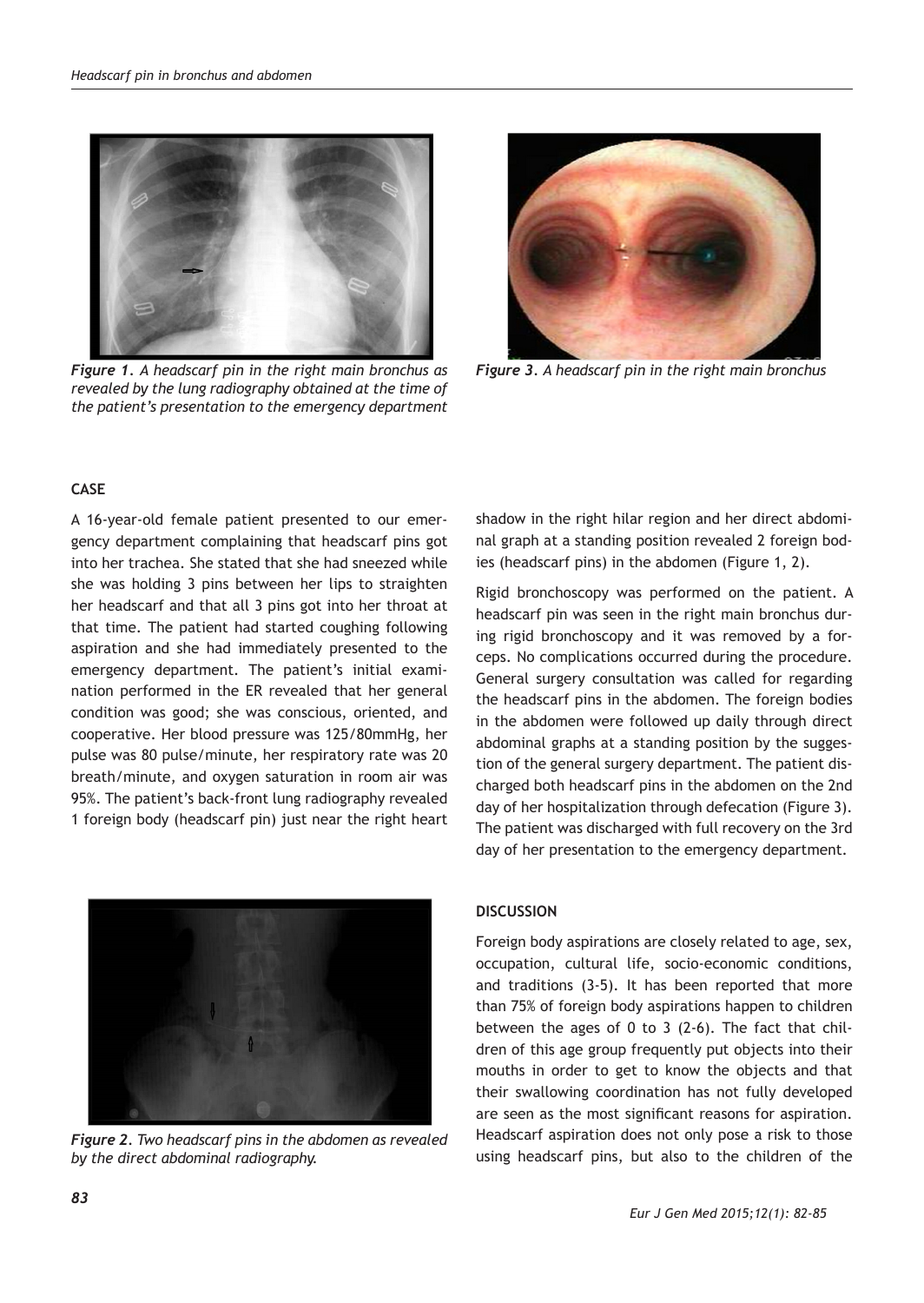family as an aspiratory object. In a study on headscarf pin aspiration by Dayıoğlu et al., the authors reported 4 cases of children aged between 18 months and 2 years who had aspirated pins that they had found in their environment (7). Holding the pins between the lips while organizing the headscarves with both hands is a common practice among women wearing headscarves (8-9). These pins generally go into the tracheobronchial system while laughing, talking, or sneezing through a deep inspiration (8). Our case aspirated the pins that she had been holding between her lips when she sneezed.

The fact that headscarf pins are lighter than other metal pins and that their beaded (plastic) tips serve as parachutes enable them to go deeper in the lungs. It is known that the aspirated foreign bodies generally go into the right main bronchus because of its vertical position (10). The headscarf pin in our case was also located in the right main bronchus. It is mainly asymptomatic after the intake of the foreign body following excessive coughing (3). Our patient did not have any other complaints other than coughing at the time of aspiration either. Dyspnea, chest pain, hemoptysis, and fever can be rarely seen in foreign body aspirations. Direct lung radiography is of diagnostic significance because of the metallic structure of the pin and it also refers to the place and localization of the pin (11). Although computerized tomography is not routinely performed, it is known that CT scan is useful in showing the localization of the pin and the complications that might develop (12). We too used lung radiography and did not need tomography in the diagnosis of our patient. Further, we also detected 2 headscarf pins located in the stomach through direct abdominal radiography at a standing position.

Bronchoscopy should be performed in case of a foreign body aspiration even if the suspicion is not supported by anamnesis, radiological and clinical symptoms. The early diagnosis and treatment of tracheobronchial foreign bodies are significant. The removal of the pin can be performed by flexible fiberoptic bronchoscopy but rigid bronchoscopy performed under general anesthesia is the most effective and dependable approach in thraceobronchial foreign body aspirations. Thracotomy should be performed as soon as possible in cases where the foreign body could not be removed by bronchoscopic intervention. The removal of foreign bodies by bronchoscopy through all the technological developments in experienced hands pushed the morbidity and mortality rates under 1% (13). The general approach to

pins located in the abdomen is daily follow-up by direct abdominal radiography at a standing position. Our patient, too, discharged 2 pins through defecation on the 2nd day. The patient, who had no foreign bodies in her follow-ups through direct abdominal radiography at a standing position and back to front lung radiography, was discharged with full recovery on the 3rd day of her presentation to the ER.

As a result, headscarf pin aspiration is a frequently seen condition especially in women wearing headscarves. Therefore, it is necessary to inform individuals wearing headscarves and to take informative measures regarding pin aspiration. Another fact that should also be remembered is that headscarf pins held between the lips do not only go into the respiratory tracts but may also go into the gastrointestinal system through the esophagus as was the case with our patient. Thus, physicians will not miss a foreign body in the abdomen through direct abdominal radiography at a standing position in cases with suspicious anamneses.

#### *REFERENCES*

- *1. Beşerli K, Demirkaya A. Tracheobronchial foreign body aspiration. (Turkish) Respiratory 2003; 5; 316-9.*
- *2. Yuncu G, Alıcı H, Sevinç S, Ünsal Ş. Tracheobronchial foreign body aspiration. Izmir Chest Hosp J 2002;16(1):1-10 http://igh.dergisi.org/pdf/pdf\_IGH\_19.pdf*
- *3. Kaptanoğlu M, Nadir A, Doğan K, Şahin E. The heterodox nature of turban pins in foreign body aspiration; the Central Anatolian experience. Int J Pediatr Otorhinolaryngol 2007; 71; 553-8.*
- *4. Hasdiraz L, Biçer C, Bilgin M, Oğuzkaya F. Turban pin aspiration: nonasphyxiating tracheobronchial foreign body in young Islamic women. Thorac Cardiovasc Surg 2006; 54; 273-5.*
- *5. Arsalane A, Zidane A, Atoini F, Traibi A, Kabiri EH. The surgical extraction of foreign bodies after the inhalation of a scarf pin: two cases. [Article in French] Rev Pneumol Clin 2009;65:293-7. [Abstract]*
- *6. Ragab A, Ebied OM, Zalat S. Scarf pins sharp metallic tracheobronchial foreign bodies: presentation and management. Int J Pediatr Otorhinolaryngol 2007;71:769-73.*
- *7. Dayıoğlu E, Rahimi M, Toker A, et al. Intrabronchial foreign body. (Turkish) TCS Surg J 1995;3:82-5.*
- *8. Al-Ali MA, Khassawneh B, Alzoubi F. Utility of fiberoptic bronchoscopy for retrieval of aspirated headscarf pins. Respiration 2007;74:309-13.*
- *9. Türüt H, Gulhan E, Tastepe I. Unforeseen scenario in removal of a tracheobronchial foreign body. Asian Cardiovasc Thorac Ann 2008;16:e10-1.*